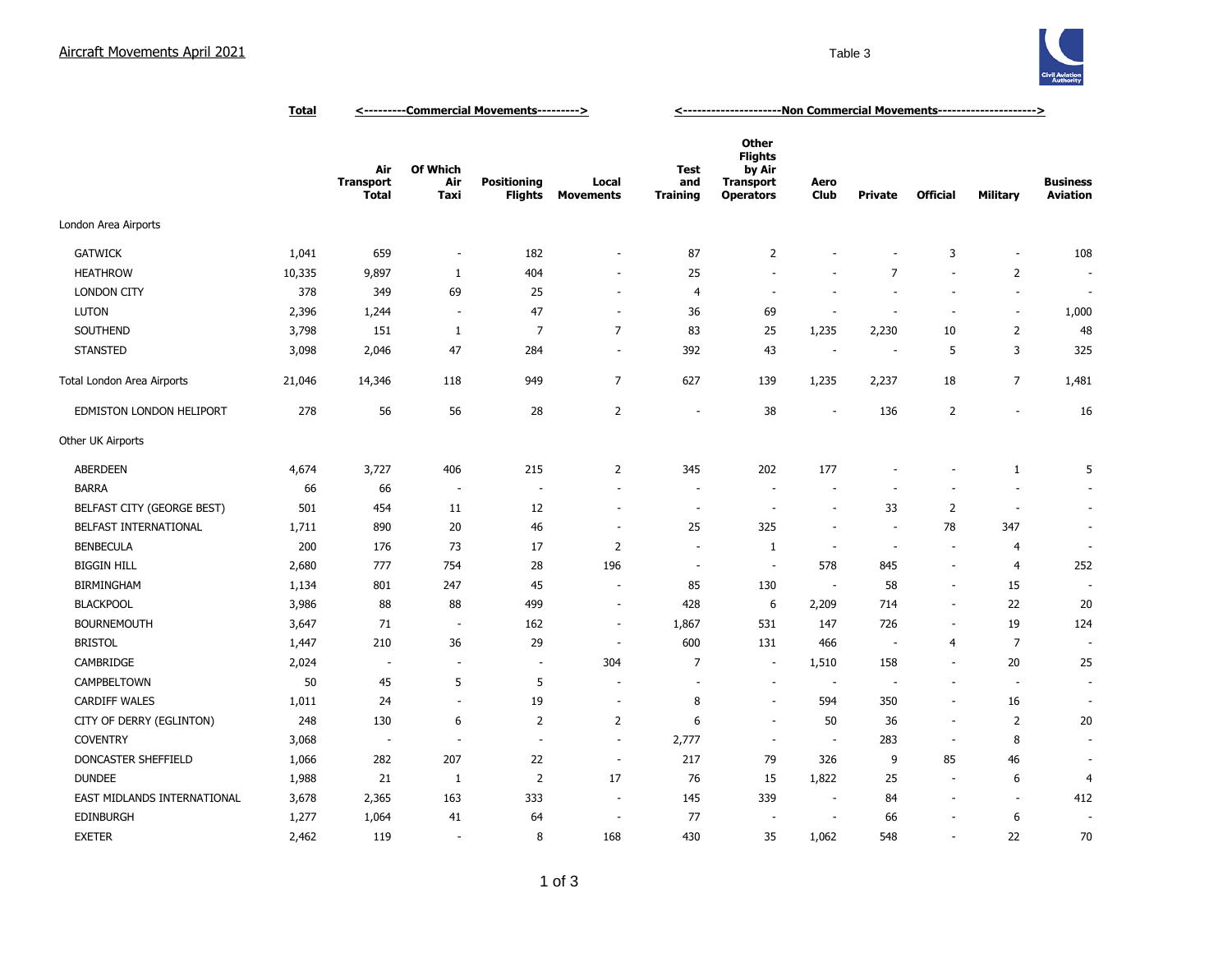## Aircraft Movements April 2021 **Table 3** Table 3



**Air Transport Total Of Which Air Taxi Positioning Flights Movements Local Test and Training Other Flights by Air Transport Operators Aero Club Private Official Military Business Aviation** Other UK Airports GLASGOW 1,681 792 64 36 - 97 319 405 - - 7 25 GLOUCESTERSHIRE 6,977 18 18 23 211 1,375 36 3,716 1,539 - 12 47 HAWARDEN 1,823 - - - 91 46 50 788 708 - 115 25 HUMBERSIDE 1,119 200 8 90 - 596 97 - 55 - 76 5 INVERNESS 1,533 415 270 112 33 66 14 720 148 - 2 23 ISLAY 84 67 11 11 - - - - 6 - - - ISLES OF SCILLY (ST.MARYS) 586 528 12 1 - 2 - - 47 8 - - KIRKWALL 776 615 107 56 - 24 6 - 75 - - - LANDS END (ST JUST) 563 372 8 14 2 74 - 6 93 - 2 - LEEDS BRADFORD 385 42 14 20 - 197 1 2 113 - 10 - LERWICK (TINGWALL) 121 89 27 26 - - - - 6 - - -LIVERPOOL (JOHN LENNON) 1,750 252 28 41 - 48 3 1,182 166 - 16 42 LYDD 2,008 5 5 9 - 16 - 1,100 699 173 4 2 1,790 1,360 - 130 1 93 11 - - - - - - 195 195 NEWCASTLE 960 308 2 10 - 40 - 4 462 90 40 6 NEWQUAY 3,587 323 321 2 - 648 99 - 858 - 1,566 91 NORWICH 2,700 858 1 270 721 51 22 431 343 - 4 - OXFORD (KIDLINGTON) 6,582 18 16 215 55 5,470 638 1 185 PRESTWICK 1,211 69 - 26 - 180 - 469 220 - 247 -SHOREHAM 5,186 - - 10 71 2,538 64 824 1,643 - 18 18 SOUTHAMPTON 283 135 2 52 - 11 14 - - - 4 67 STORNOWAY 400 286 170 14 25 61 - - 10 - 4 -SUMBURGH 1,287 919 102 94 24 86 156 - 2 - 6 - TEESSIDE INTERNATIONAL AIRPORT 1,453 202 - 8 - 30 472 690 - 3 48 - TIREE 68 66 8 - - - - - - - 2 - - - - -WICK JOHN O GROATS 198 18 52 - 62 10 - 54 - 2 -Total Other UK Airports **82,029** 19,267 3,270 2,830 1,925 18,904 3,168 19,278 11,822 443 2,729 1,663 Total All Reporting UK Airports 103,353 33,669 3,444 3,807 1,934 19,531 3,345 20,513 14,195 463 2,736 3,160